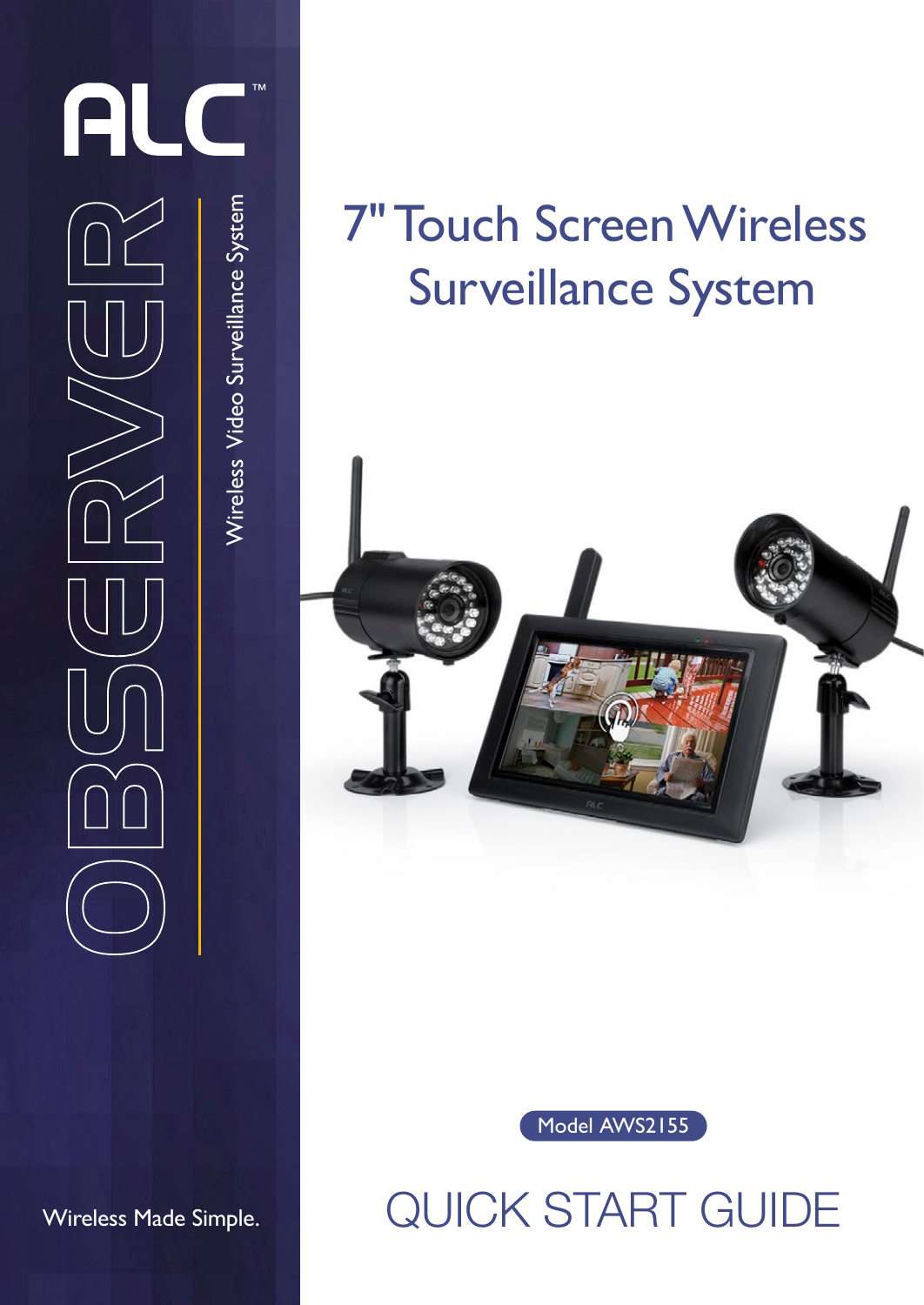## **Let's Get Started**